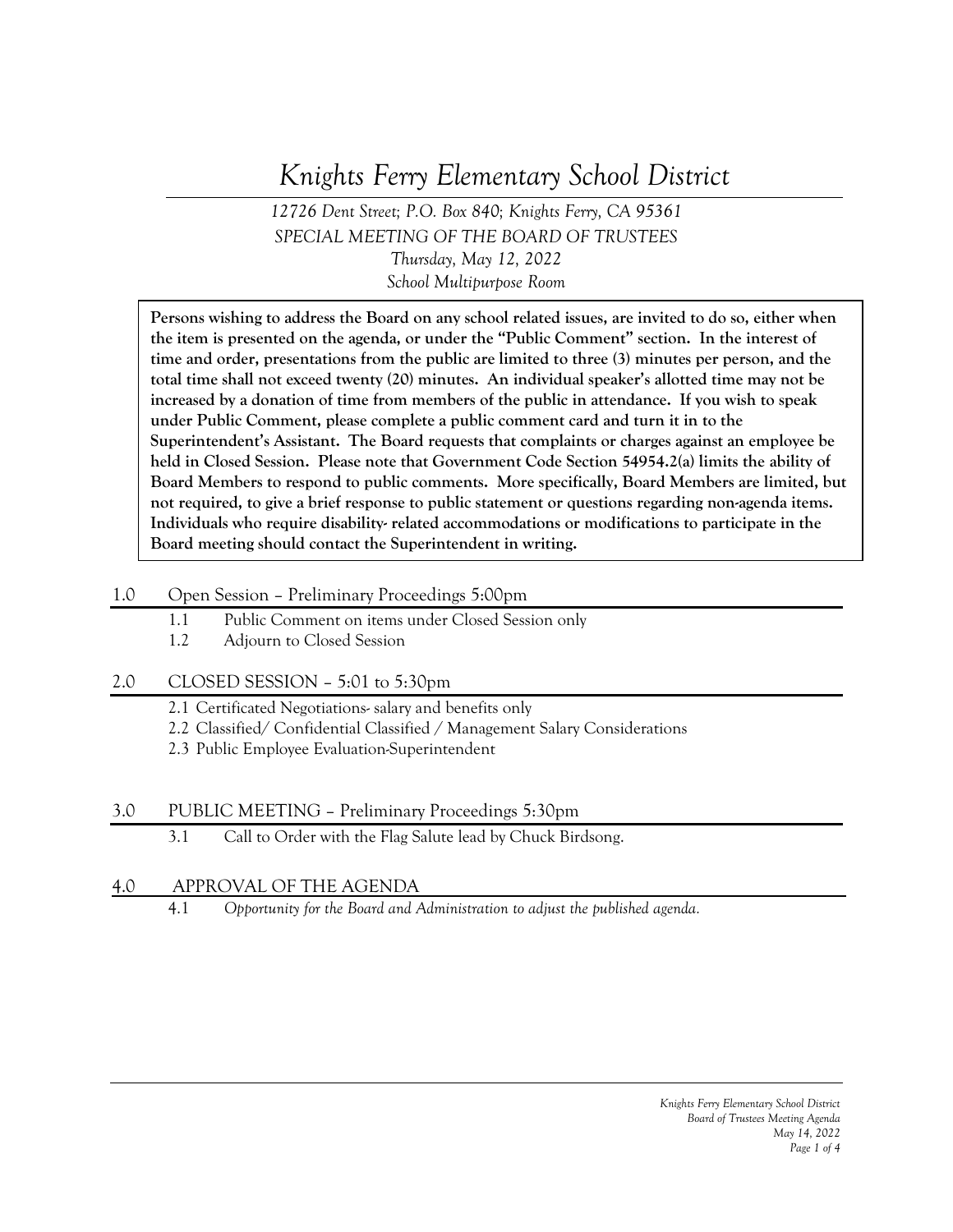#### 5.0 HEARING SECTION

5.1 **Public Comments***- Opportunity for the Public to Address Items Not on the Agenda Persons wishing to address the Board on any school related issue not listed elsewhere on the agenda are invited to do so now under the "Public Comment" item. Please note that Government Code Section 54954.2(a) limits the ability of the Board Members to respond to public comments. More specifically, Board Members are limited, but not required, to give a brief response to public statements or questions regarding non-agenda items.*

#### 6.0 CONSENT AGENDA – Consolidated Motion

*The purpose of Consent Agenda (Consolidated Motion) is to expedite action on routine agenda items. These items will be acted upon with one motion, second and approval of the Board, unless a member of the Board or public wishes to pull the item for individual discussion and action. All matters listed under Consent agenda are those on which the board has previously deliberated or that can be classified as routine items of business. An administrative recommendation on each item is contained in the agenda supplements.* **There will be no separate discussion of these items prior to the time the Board trustees votes on the motion unless members of the Board, staff, or public request specific items to be discussed or pulled from the Consent items.**

- 6.1 Approval of Minutes **Explanatory Statement: (Policy and Judicial Review) Attachment:** Item # 6.1 **Recommended Action:** Approve, as presented, the Minutes of April 14, 2022. *Public Comment*
- 6.2 Ratification of Bills and Warrants **Explanatory Statement: (Finance/Facilities) Attachment:** Item # 6.2 **Recommended Action:** Approve the ratification of warrants from March 28<sup>th</sup>, 2022 to April  $15^{th}$ , 2022. *Public Comment*

## 6.3 Interdistrict Transfer Agreements

**Explanatory Statement:** (Student Attendance) **Attachment:** Item #6.3 **Recommended Action:** Approve recommendations for Interdistrict Attendance Agreements *Public Comment*

 *6.4* Board Policies

AR 3515.6, AR 4217.3, AR 5125, AR 5145.3, BP 5148.2, AR 5148.2, BP 6112, AR 6112, BP 6143, AR 6143, BP 6158, AR 6158, BP6170.1, Board Bylaw 9320, **Explanatory Statement:** Board policies should be updated to reflect new laws; these policies are up to date on most current CSBA guidelines. This policy needs updating and approval in order to come in line with regular operations regarding the use of classified substitutes. **Attachment: Item:** # 6.4

**Recommended Action:** Approval of policies as presented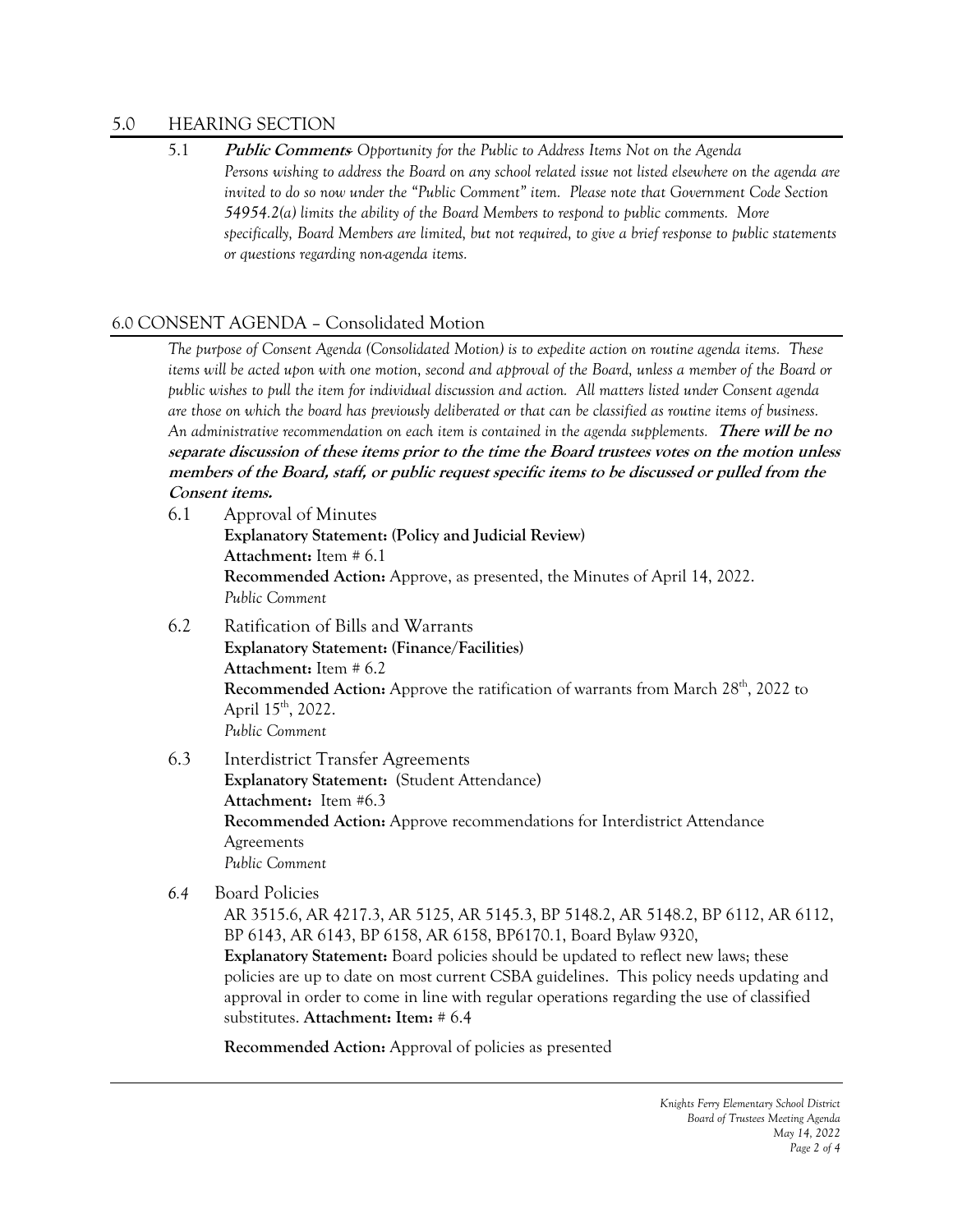# 7.0 DISCUSSION ITEM

## 7.1 Classified Job Descriptions Updates **Explanatory Statement:** Current custodial and Para educator job descriptions need to be updated to reflect realistic practices on the school site. **Attachments: 7.1 Recommended Action**: Review job descriptions for Custodian I, Custodian/Maintenance, Grounds, Para Educator II-Library Assistant, and Para Educator II Testing Assistant positions *Public Comment*

# 8.0 ACTION ITEM

8.1 Robotics Program Purchases for ESSER III Enhanced School Engagement and Extended Learning Opportunity Program (ELP-WIN) **Explanatory Statement:** In 2016 Knights Ferry School received a \$25,000 grant to develop a robotics program. This program was extremely well received by the school community. Robotics including building and programming remain incredibly engaging to students in all grade levels. As part of enhanced student engagement funded through the ESSER III plan and as part of the ELOP after school program upgraded and refreshed robotics kits are necessary. On-going staff development is also available to help create a stellar robotics and STEM (science, technology, engineering and math) program for all grades. **Attachment: #8.**1 **Recommendation:** Approve the robotics program purchases of approximately \$23,096.71 for the hardware and approximately \$3000 for ongoing staff development 8.2 Audit Extension **Explanatory Statement:** The auditor and SCOE have requested another extension for the audit of the 2020-2021 school year.

**Attachment: #8.**2 **Recommendation:** Approve the audit extension